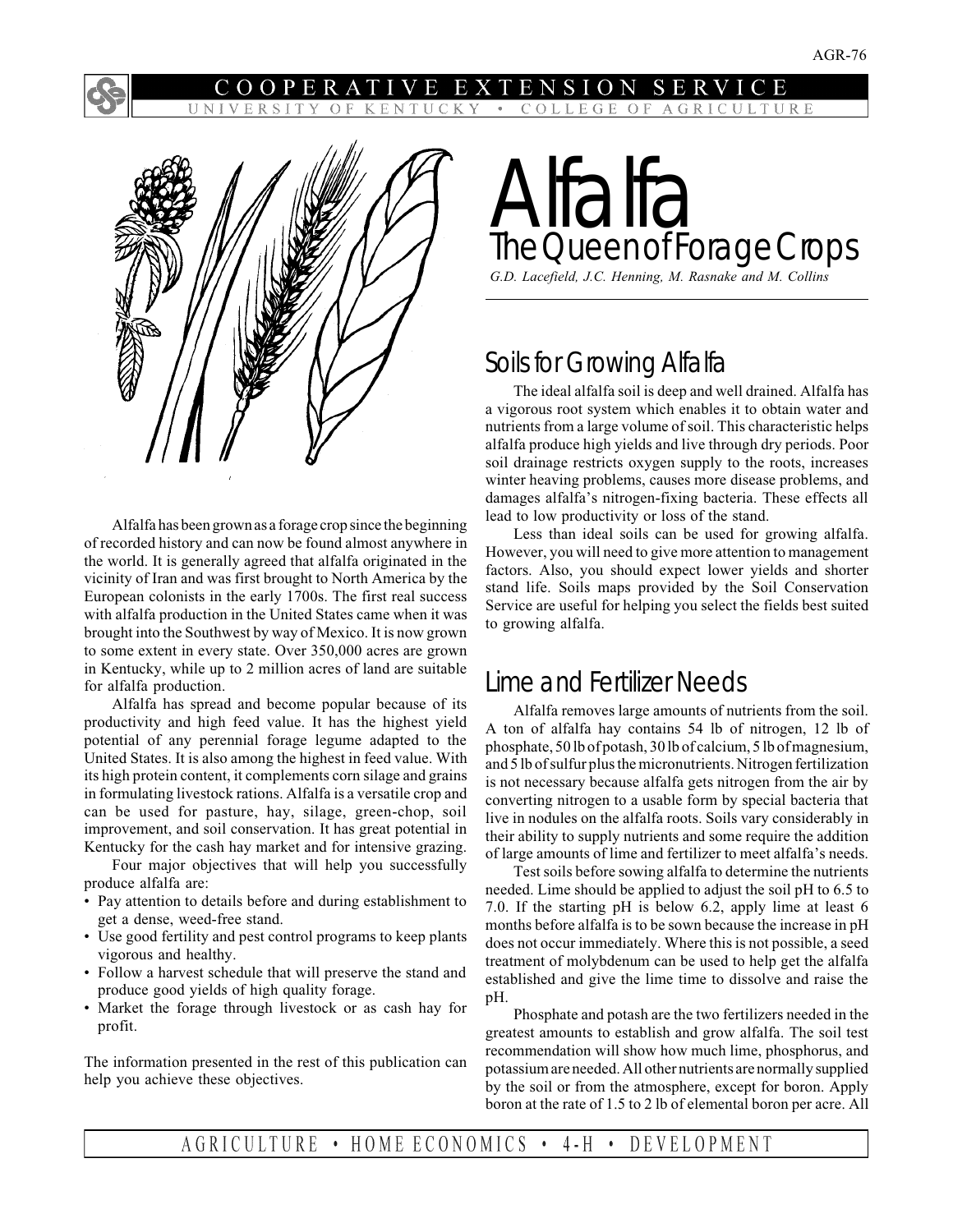fertilizers needed to establish alfalfa should be applied before sowing. Established stands should be top-dressed with the amounts of each element required based on soil test results.

## Sowing Alfalfa

Establishing a good stand of alfalfa is expensive and time consuming, but the success rate is high if you give attention to the important factors. Follow these steps for best results in getting a dense, weed-free stand.

### Step 1. Variety selection

A large number of adapted varieties are available to select from. Selection of varieties should be based on yield potential, pest resistance, and winter hardiness. When planting large acreages or more than one field, use 2 or more varieties. Try new varieties on small acreages to see how well they perform on your farm.

#### Step 2. Seeding rates

Alfalfa should be seeded at 15 to 20 lb of seed per acre for pure alfalfa stands. When moisture, timing, and seed-bed preparation are optimum, the lower rate can be used. When conditions are less than optimum, use the 20-lb/acre rate.

In many cases, grasses should be planted with alfalfa to control soil erosion on sloping land and reduce weed problems. Use 15 lb of alfalfa seed per acre when sowing with a grass. Table 1 shows the grasses adapted to Kentucky conditions and suitable for sowing with alfalfa. If you use tall fescue, select an endophyte-free variety. Use only one species of grass in a given field.

| Table 1.-Grasses To Be Sown with Alfalfa in Kentucky |
|------------------------------------------------------|
|------------------------------------------------------|

| <b>Species</b>     | Seeding Rate (lb/acre) |
|--------------------|------------------------|
| Orchardgrass       |                        |
| Timothy            |                        |
| Tall Fescue        | 6                      |
| Kentucky Bluegrass |                        |

## Step 3. When to sow

Alfalfa can be sown either in early spring or late summer in Kentucky. Make spring seedings in prepared seedbeds after the danger of late freezes has passed. Adding grass suppression herbicides such as paraquat or glyphosate before sod-seeding alfalfa is highly recommended to allow the legume to get established.

Late summer seedings need 6 to 8 weeks to germinate and grow before the first hard freeze. This usually means planting between August 15 and September 15. Major concerns at this time are a lack of adequate soil moisture and, in some areas, sclerotinia crown rot. Sclerotinia stem and crown rot of alfalfa only infects in the late fall (October/November) and almost always only affects tender seedling plants. Planting alfalfa early in the late summer seeding period allows the plant to grow and develop more of its natural resistance to sclerotinia

before the infectious period. Earlier seeding is helpful but does not guarantee immunity to sclerotinia. Where sclerotinia has been known to occur and be a problem, strongly consider establishing in the spring.

If the soil is dry, prepare the seedbed but do not plant alfalfa until an inch or more of rain falls. Then, finish preparation and plant the alfalfa as soon as possible. If an inch or more of rain does not fall before September 15, it is best to sow 1/2 to 1 bu/acre of small grain and wait until spring to sow alfalfa.

## Step 4. Seed inoculation

Poor nodulation can be a problem with new alfalfa seedings. Some causes of this problem are low soil pH, low molybdenum levels in the soil, the wrong type of inoculant, dead inoculant, and poor inoculant application. The following checklist will help ensure that live nitrogen-fixing bacteria are present when the seed is planted:

- Have a soil test done before planting alfalfa and follow the instructions on liming discussed previously.
- Be sure the word "alfalfa" is listed on the inoculant container.
- Check to be sure the inoculant expiration date has not passed and that the container has no breaks.
- Verify that the inoculant was stored in a cool, dry place before you purchase it.
- Inoculate the seed just before planting.
- When using pre-inoculated seed, check the date it was inoculated. If more than 6 months have passed, re-inoculate before planting.

To be sure the inoculant stays on the seed, use a commercial adhesive, a sugar solution, milk, etc., as a sticking agent. Add a small amount of the sticking agent to the seed and mix thoroughly so that all the seed is moistened. Then, add the inoculant and mix thoroughly with the moistened seed. The inoculant will absorb the moisture and the seed will flow through the seeder.

## Other Seed Treatments

Other materials in the form of seed coatings are currently being added to alfalfa seed prior to planting. These materials may include lime, inoculant, and fungicide. Seed may be treated with any combination of these three additives and the treatments used will vary by variety, distributor, and seed producing company. Pre-inoculating or treating with fungicides will not displace any significant weight of seed in each bag. However, lime treatment cuts the weight of actual raw seed in each bag by approximately one-third. Research continues on whether seeding rates should be increased when using lime-coated seed. Currently, there is no clear answer to this question. Pre-inoculated seed must have an expiration date for the Rhizobium bacteria printed on the label. Check this date to make sure that the bacteria are still guaranteed to be viable. Seeds are being treated with fungicides to protect the seedlings from diseases such as Pythium and damping-off during early emergence and development.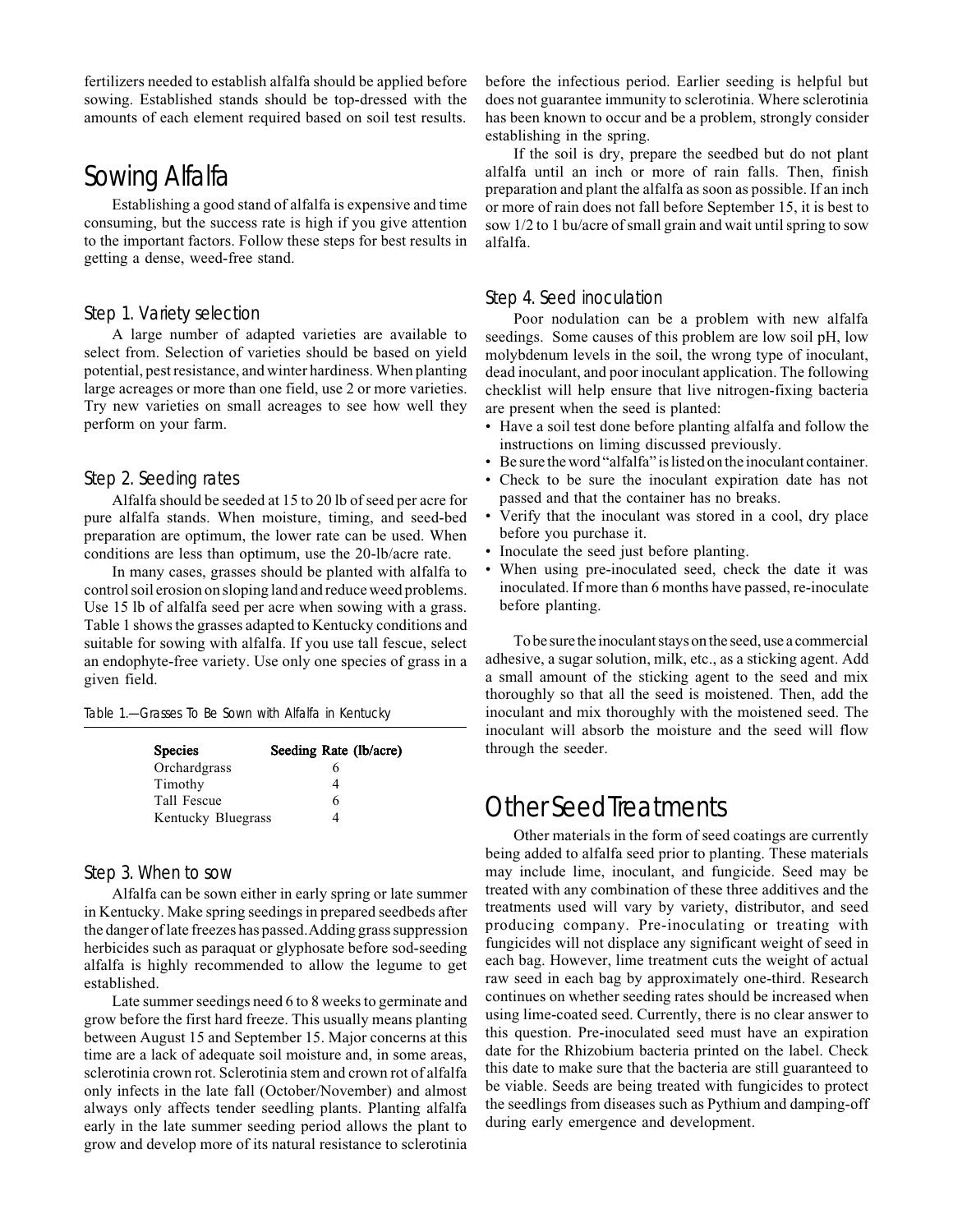#### Step 5. Tillage method

Alfalfa can be established using conventional tillage or no-till. Tillage may be necessary to cover excess crop residues, control competition from other plants, or smooth the soil surface. In most cases, a good disking is sufficient. A corrugated roller can be used to smooth and firm the seedbed after disking. A second rolling after the seed is sowed helps cover the seed and ensure good contact with the soil.

No-till planting of alfalfa following a row crop may be best if soil erosion is a risk. No-till seeders are available that will open a narrow slit in the soil and drop the seed at the right depth (1/4 to 1/2 inch). Weed control is very important in notill plantings, and pre- and post-emergence herbicides are often required.

If alfalfa is to be interseeded into a small grain crop, use a light seeding rate (1/2 to 1 bu/acre) of small grain. Alfalfa can be planted no-till or broadcast after a light disking and smoothed with a corrugated roller. For best development of the alfalfa stand, remove the small grain by grazing or cutting for silage in the boot stage.

#### Step 6. Weed control

Unless controlled, weeds such as crabgrass, foxtail, fall panicum, and chickweed can drastically reduce alfalfa stands. Alfalfa is especially susceptible to weed pressure during establishment. Fortunately, herbicides are available that do a good job of controlling the annual grasses and some broadleaf weeds. See UK Extension publication "Weed Control Strategies for Alfalfa and Other Forage Legume Crops" (AGR-146) for current herbicide recommendations for alfalfa.

If pre-emergence herbicides are used to control annual grassy weeds when planting alfalfa, you cannot plant forage grasses with the alfalfa. If mixed stands are desired, the grass should be drilled into the established alfalfa in late summer.

## Managing Established Alfalfa Stands

Managed properly, a good stand of alfalfa should last 5 years or longer. Attention to several management practices is necessary to keep the stand healthy and vigorous.

### Fertilizing

Take soil samples regularly to determine whether you need annual topdressings of lime, phosphorus, and potassium. Low soil test levels of potash often result in premature stand loss. Apply boron each year at 1.5 to 2 lb/acre of elemental boron. Do not use nitrogen on alfalfa.

Fertilizer can be applied at any time of the year and in one application. Research has shown no benefit from split applications of fertilizer. It can effectively be spread either in the fall after the last cutting or in the late winter or early spring before rapid growth begins.

#### Pest Control

Diseases are best managed by selecting a well-drained soil, using varieties resistant to diseases, and keeping the plants growing vigorously with good management. For best results, plant varieties that have an "MR" or moderate resistance to the four major diseases of concern in Kentucky: bacterial wilt, phytophthora root rot, fusarium wilt, and anthracnose.

The two major insect pests of alfalfa in Kentucky are the alfalfa weevil and the potato leafhopper. The alfalfa weevil is usually more of a problem before the first cutting in the spring. Potato leafhoppers are more likely to be a problem after the first cutting and through the summer. Other insects that may sometimes cause problems with alfalfa are spittle bugs, aphids, clover-root curculios and grasshoppers. Check alfalfa fields frequently for insect problems. Consult with your county agricultural Extension agent for control methods.

Most weeds in alfalfa can be minimized by good management that results in a vigorous, thick stand. A thick stand of alfalfa makes it difficult for weeds to get started. Close mowing (2-3 inches high) at harvest time kills many annual weeds without hurting the alfalfa. Herbicide treatments are sometimes needed and can be effective. Certain weeds such as curly dock and musk thistle are very difficult or impossible to control using broadcast selective herbicides. Check with your county agricultural Extension agent for herbicides, rates, and times of application.

#### Harvesting

Alfalfa can be harvested for hay, haylage, green-chop, or by grazing. Allow spring seedings to grow 70 to 90 days before the first harvest.

By this time, the plants should have a well-developed crown and root system. The other harvests that year should be made at the early bloom stage.

For established stands, make the first cutting at the late bud stage or when the first flowers open. If the plants appear small with under-developed crowns and roots, delay harvest until early bloom. Make successive harvests at early bloom or at 30- to 38-day intervals. If plants are allowed to become more mature, the hay will be higher in fiber and lignin and lower in protein, digestibility, and palatability. If plants are cut too soon, both yields and stand life will be reduced.

Alfalfa plants need a rest period during the fall to get ready for winter. To provide for this rest, make the last summer cutting before September 15. After the first hard freeze (24° F or lower), or November 1, a final harvest can be made. This final harvest will not hurt the alfalfa and may reduce pest problems.

Cutting alfalfa stands during this critical fall rest period affects the plant response in the following year. In the least it will reduce the speed of regrowth in the spring and may reduce the yield of the first cutting. In the worst case, stands may be thinned significantly. However, there are situations where the risks of stand damage or future yield reduction from harvesting between September 15 and November 1 are reduced. If (a) the stand is in bloom at the time of the fall cut, or (b) it has been at least 45 days since the last harvest, or (c) the stand is old and will be plowed under for another crop anyway, the value of the forage may be great enough to risk stand damage. Conditions